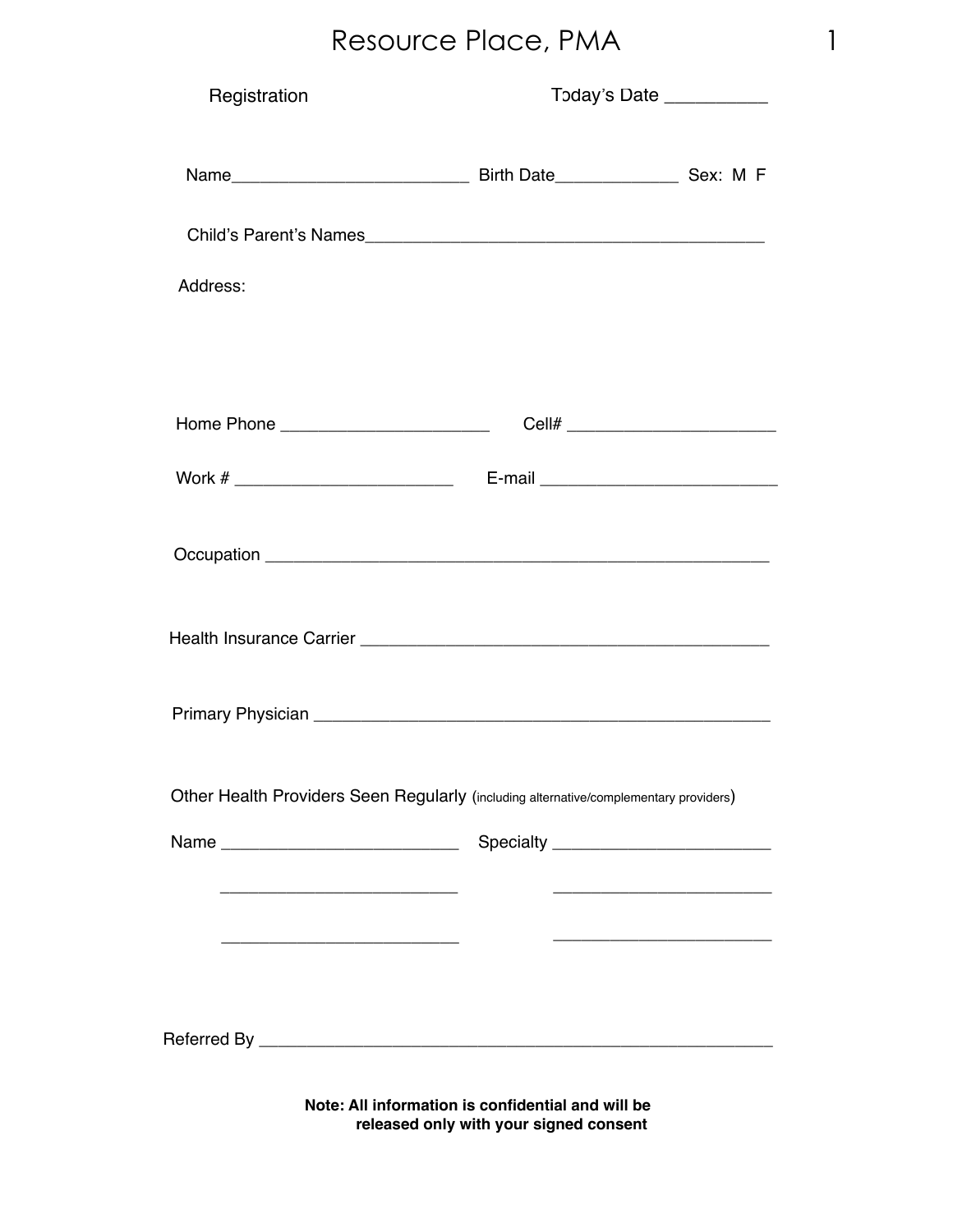| <b>Health History</b> | Child |
|-----------------------|-------|
|-----------------------|-------|

|     |     |                                  | Please list your main concerns:                                                          |                          |                                                                                                                       |                                     |              |
|-----|-----|----------------------------------|------------------------------------------------------------------------------------------|--------------------------|-----------------------------------------------------------------------------------------------------------------------|-------------------------------------|--------------|
|     |     |                                  |                                                                                          |                          |                                                                                                                       |                                     |              |
|     |     |                                  |                                                                                          |                          |                                                                                                                       |                                     |              |
|     |     |                                  | What diagnoses or explanations have been given to you about your child? _______________  |                          |                                                                                                                       |                                     |              |
|     |     |                                  |                                                                                          |                          |                                                                                                                       |                                     |              |
|     |     |                                  |                                                                                          |                          |                                                                                                                       |                                     |              |
|     |     |                                  | Was there any event or illness that you or others feel brought on your child's symptoms? |                          |                                                                                                                       |                                     |              |
|     |     |                                  |                                                                                          |                          | <u> 1989 - Johann Harry Harry Harry Harry Harry Harry Harry Harry Harry Harry Harry Harry Harry Harry Harry Harry</u> |                                     |              |
|     |     |                                  |                                                                                          |                          |                                                                                                                       |                                     |              |
|     |     |                                  | Family History                                                                           |                          | Check if family history is unknown                                                                                    |                                     |              |
|     |     |                                  |                                                                                          |                          |                                                                                                                       |                                     |              |
|     | Age |                                  | <b>Health Problems</b>                                                                   |                          | Age                                                                                                                   | <b>Health Problems</b>              |              |
|     |     |                                  |                                                                                          |                          |                                                                                                                       |                                     |              |
|     |     |                                  |                                                                                          |                          |                                                                                                                       |                                     |              |
|     |     |                                  |                                                                                          |                          |                                                                                                                       |                                     |              |
|     |     |                                  |                                                                                          |                          |                                                                                                                       |                                     |              |
|     |     |                                  | RELATIONSHIP YES                                                                         |                          | RELATIONSHIP YES                                                                                                      |                                     |              |
| YES |     |                                  |                                                                                          | Endocrine/Hor-           |                                                                                                                       |                                     | RELATIONSHIP |
|     |     | Alcahol/Drug<br>Problem          |                                                                                          | monal Imbalance          |                                                                                                                       | Gastro intestinal<br><b>Disease</b> |              |
|     |     | Allergy/Asthma                   |                                                                                          | High Blood Pres-<br>sure |                                                                                                                       | Skin Disease                        |              |
|     |     | Anemia                           |                                                                                          | High Cholasterol/<br>Fat |                                                                                                                       | ADD/ADHD                            |              |
|     |     | Arteriosclerosis                 |                                                                                          | Kidney Disease           |                                                                                                                       | Anxiety                             |              |
|     |     | Arthritis                        |                                                                                          | Liver Disease            |                                                                                                                       | Depression                          |              |
|     |     | <b>Binge Eating/Bu-</b><br>limia |                                                                                          | <b>Mental Illness</b>    |                                                                                                                       | Other                               |              |
|     |     | <b>Bleeding Problem</b>          |                                                                                          | Obesity                  |                                                                                                                       |                                     |              |
|     |     | Cancer                           |                                                                                          | Stroke                   |                                                                                                                       |                                     |              |
|     |     | <b>Diabetes</b>                  |                                                                                          | Suicide                  |                                                                                                                       |                                     |              |
|     |     | Epilepsy/Seizure                 |                                                                                          | <b>Thyroid Disease</b>   |                                                                                                                       |                                     |              |
|     |     | <b>Heart Disease</b>             |                                                                                          | Tuberculosis             |                                                                                                                       |                                     |              |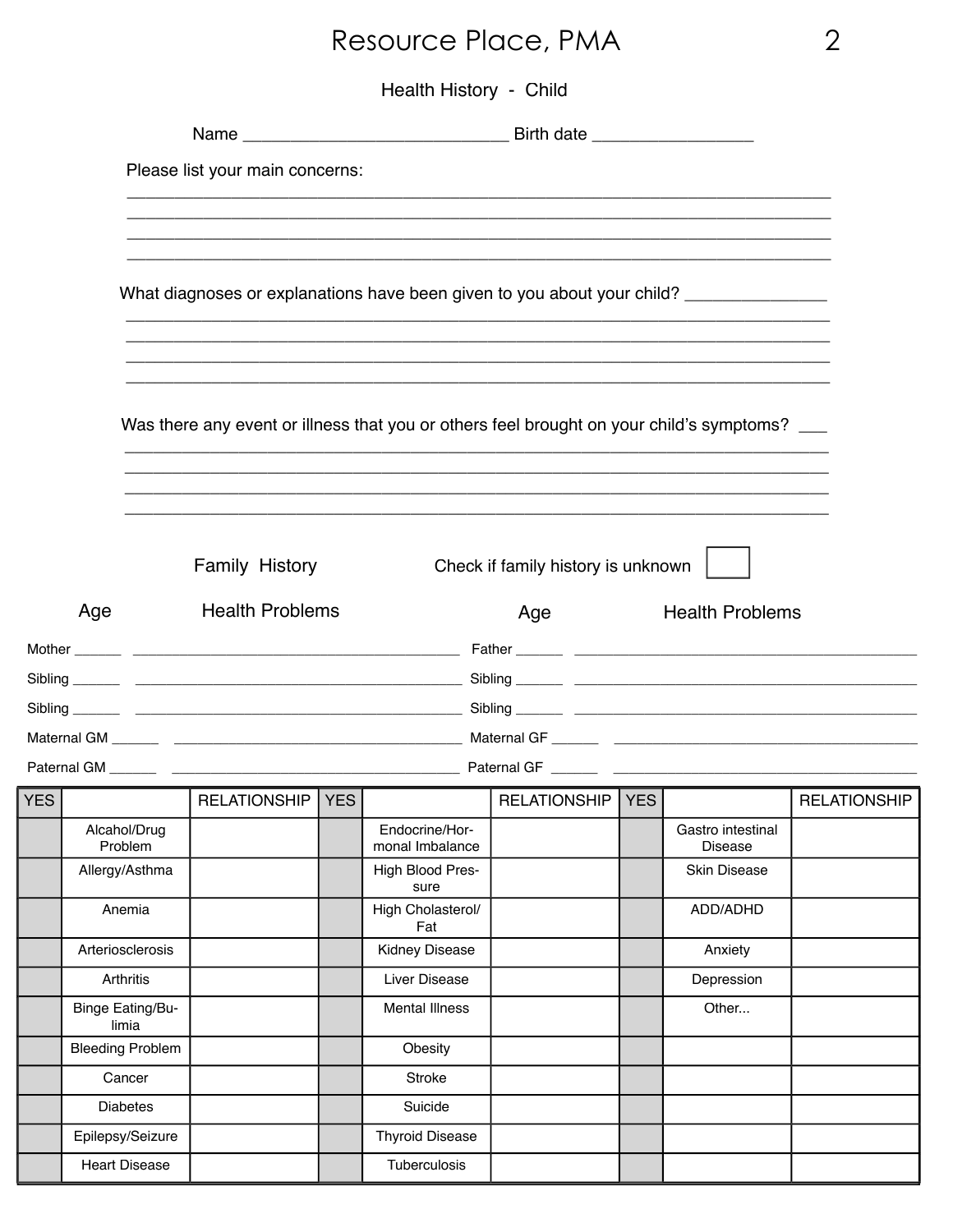|                                                                                                                                          | Mode Of Delivery: Vaginal spontaneous __ Vaginal w/ forceps __ Vaginal w/ suction__                                                                                                                                                                                       |  |  |  |  |  |  |
|------------------------------------------------------------------------------------------------------------------------------------------|---------------------------------------------------------------------------------------------------------------------------------------------------------------------------------------------------------------------------------------------------------------------------|--|--|--|--|--|--|
|                                                                                                                                          |                                                                                                                                                                                                                                                                           |  |  |  |  |  |  |
|                                                                                                                                          | Full Term ________________ Premature ________________ Weeks ___________<br>Apgar Scores ______________ 1 min. ______________ 5 min. _____________<br><u> 1989 - Johann Barn, amerikan bernama di sebagai bernama dalam bernama dalam bernama dalam bernama dalam bern</u> |  |  |  |  |  |  |
| <u> 1989 - Jan Barnett, fransk politik (d. 1989)</u><br>Medications given to baby during hospital stay? ________________________________ |                                                                                                                                                                                                                                                                           |  |  |  |  |  |  |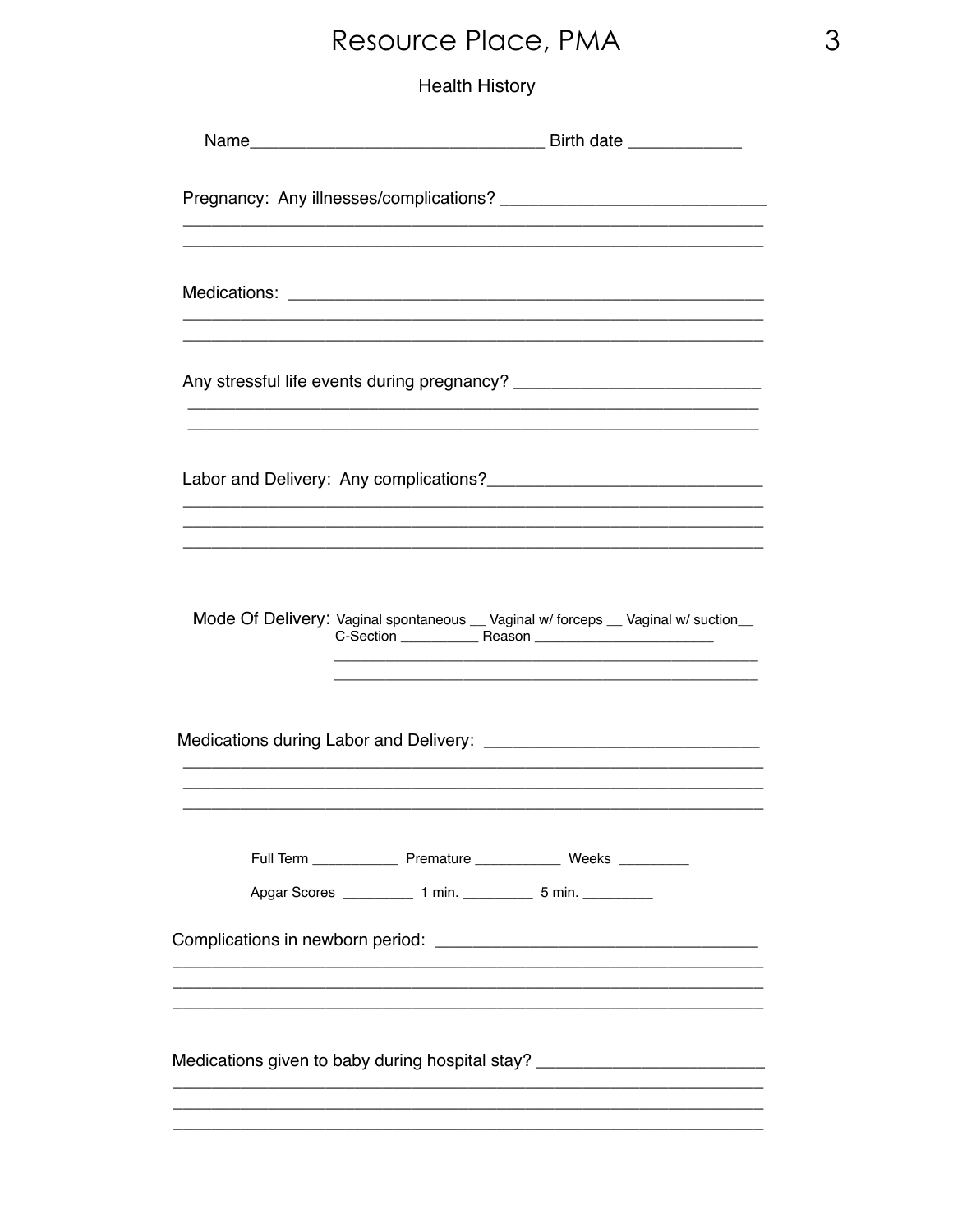#### Past History Of Illness And Medical Problems Resource Place, PMA 4

\_\_\_\_\_\_\_\_\_\_\_\_\_\_\_\_\_\_\_\_\_\_\_\_\_\_\_\_\_\_\_\_\_\_\_\_\_\_\_\_\_\_\_\_\_\_\_\_\_\_\_\_\_\_\_\_\_\_\_\_\_\_\_\_\_\_\_\_\_\_\_\_\_\_\_\_\_\_\_\_\_\_\_\_\_\_\_\_\_\_\_\_\_\_\_\_\_\_\_\_\_\_\_\_\_\_\_ \_\_\_\_\_\_\_\_\_\_\_\_\_\_\_\_\_\_\_\_\_\_\_\_\_\_\_\_\_\_\_\_\_\_\_\_\_\_\_\_\_\_\_\_\_\_\_\_\_\_\_\_\_\_\_\_\_\_\_\_\_\_\_\_\_\_\_\_\_\_\_\_\_\_\_\_\_\_\_\_\_\_\_\_\_\_\_\_\_\_\_\_\_\_\_\_\_\_\_\_\_\_\_\_\_\_\_ \_\_\_\_\_\_\_\_\_\_\_\_\_\_\_\_\_\_\_\_\_\_\_\_\_\_\_\_\_\_\_\_\_\_\_\_\_\_\_\_\_\_\_\_\_\_\_\_\_\_\_\_\_\_\_\_\_\_\_\_\_\_\_\_\_\_\_\_\_\_\_\_\_\_\_\_\_\_\_\_\_\_\_\_\_\_\_\_\_\_\_\_\_\_\_\_\_\_\_\_\_\_\_\_\_\_\_

\_\_\_\_\_\_\_\_\_\_\_\_\_\_\_\_\_\_\_\_\_\_\_\_\_\_\_\_\_\_\_\_\_\_\_\_\_\_\_\_\_\_\_\_\_\_\_\_\_\_\_\_\_\_\_\_\_\_\_\_\_\_\_\_\_\_\_\_\_\_\_\_\_\_\_\_\_\_\_\_\_\_\_\_\_\_\_\_\_\_\_\_\_\_\_\_\_\_\_\_\_\_\_\_\_\_\_ \_\_\_\_\_\_\_\_\_\_\_\_\_\_\_\_\_\_\_\_\_\_\_\_\_\_\_\_\_\_\_\_\_\_\_\_\_\_\_\_\_\_\_\_\_\_\_\_\_\_\_\_\_\_\_\_\_\_\_\_\_\_\_\_\_\_\_\_\_\_\_\_\_\_\_\_\_\_\_\_\_\_\_\_\_\_\_\_\_\_\_\_\_\_\_\_\_\_\_\_\_\_\_\_\_\_\_ \_\_\_\_\_\_\_\_\_\_\_\_\_\_\_\_\_\_\_\_\_\_\_\_\_\_\_\_\_\_\_\_\_\_\_\_\_\_\_\_\_\_\_\_\_\_\_\_\_\_\_\_\_\_\_\_\_\_\_\_\_\_\_\_\_\_\_\_\_\_\_\_\_\_\_\_\_\_\_\_\_\_\_\_\_\_\_\_\_\_\_\_\_\_\_\_\_\_\_\_\_\_\_\_\_\_\_

 $\mathcal{L}_\mathcal{L} = \{ \mathcal{L}_\mathcal{L} = \{ \mathcal{L}_\mathcal{L} = \{ \mathcal{L}_\mathcal{L} = \{ \mathcal{L}_\mathcal{L} = \{ \mathcal{L}_\mathcal{L} = \{ \mathcal{L}_\mathcal{L} = \{ \mathcal{L}_\mathcal{L} = \{ \mathcal{L}_\mathcal{L} = \{ \mathcal{L}_\mathcal{L} = \{ \mathcal{L}_\mathcal{L} = \{ \mathcal{L}_\mathcal{L} = \{ \mathcal{L}_\mathcal{L} = \{ \mathcal{L}_\mathcal{L} = \{ \mathcal{L}_\mathcal{$ \_\_\_\_\_\_\_\_\_\_\_\_\_\_\_\_\_\_\_\_\_\_\_\_\_\_\_\_\_\_\_\_\_\_\_\_\_\_\_\_\_\_\_\_\_\_\_\_\_\_\_\_\_\_\_\_\_\_\_\_\_\_\_\_\_\_\_\_\_\_\_\_\_\_\_\_\_\_\_\_\_\_\_\_\_\_\_\_\_\_\_\_\_\_\_\_\_\_\_\_\_\_\_\_\_\_\_ \_\_\_\_\_\_\_\_\_\_\_\_\_\_\_\_\_\_\_\_\_\_\_\_\_\_\_\_\_\_\_\_\_\_\_\_\_\_\_\_\_\_\_\_\_\_\_\_\_\_\_\_\_\_\_\_\_\_\_\_\_\_\_\_\_\_\_\_\_\_\_\_\_\_\_\_\_\_\_\_\_\_\_\_\_\_\_\_\_\_\_\_\_\_\_\_\_\_\_\_\_\_\_\_\_\_\_

 $\mathcal{L}_\mathcal{L} = \{ \mathcal{L}_\mathcal{L} = \{ \mathcal{L}_\mathcal{L} = \{ \mathcal{L}_\mathcal{L} = \{ \mathcal{L}_\mathcal{L} = \{ \mathcal{L}_\mathcal{L} = \{ \mathcal{L}_\mathcal{L} = \{ \mathcal{L}_\mathcal{L} = \{ \mathcal{L}_\mathcal{L} = \{ \mathcal{L}_\mathcal{L} = \{ \mathcal{L}_\mathcal{L} = \{ \mathcal{L}_\mathcal{L} = \{ \mathcal{L}_\mathcal{L} = \{ \mathcal{L}_\mathcal{L} = \{ \mathcal{L}_\mathcal{$  $\mathcal{L}_\mathcal{L} = \{ \mathcal{L}_\mathcal{L} = \{ \mathcal{L}_\mathcal{L} = \{ \mathcal{L}_\mathcal{L} = \{ \mathcal{L}_\mathcal{L} = \{ \mathcal{L}_\mathcal{L} = \{ \mathcal{L}_\mathcal{L} = \{ \mathcal{L}_\mathcal{L} = \{ \mathcal{L}_\mathcal{L} = \{ \mathcal{L}_\mathcal{L} = \{ \mathcal{L}_\mathcal{L} = \{ \mathcal{L}_\mathcal{L} = \{ \mathcal{L}_\mathcal{L} = \{ \mathcal{L}_\mathcal{L} = \{ \mathcal{L}_\mathcal{$ 

#### Surgery: List all surgery and approximate dates \_\_\_\_\_\_\_\_\_\_\_\_\_\_\_\_\_\_\_\_\_\_\_\_\_\_\_\_\_\_\_\_

Other hospitalizations and dates

Broken bones and other traumatic injuries (include all car accidents or concussions) \_

Emergency room visits (dates) \_\_\_\_\_\_\_\_\_\_\_\_\_\_\_\_\_\_\_\_\_\_\_\_\_\_\_\_\_\_\_\_\_\_\_\_\_\_\_\_\_\_\_\_\_\_\_\_\_\_\_\_\_\_\_\_\_\_\_\_\_\_\_\_\_\_\_\_\_\_\_\_\_\_\_\_\_\_\_\_

| <b>YES</b> |                                              | <b>WHEN</b> | <b>YES</b> |                      | <b>WHEN</b> | <b>YES</b> |                                     | <b>WHEN</b> | <b>YES</b> |                                   | <b>WHEN</b> |
|------------|----------------------------------------------|-------------|------------|----------------------|-------------|------------|-------------------------------------|-------------|------------|-----------------------------------|-------------|
|            | abdominal pain<br>-chronic                   |             |            | cancer               |             |            | endometriosis                       |             |            | menstrual prob-<br>lem            |             |
|            | acne                                         |             |            | cataract             |             |            | hay fever/aller-<br>gies            |             |            | mental disease                    |             |
|            | <b>AIDS</b>                                  |             |            | chemical sensitivity |             |            | hearing problem                     |             |            | migraine                          |             |
|            | allergies                                    |             |            | chicken pox          |             |            | heparitis                           |             |            | mononucleosis                     |             |
|            | amalgams/silver<br>gfillings                 |             |            | chronic diarrhea     |             |            | herpes                              |             |            | nervous condi-<br>tion            |             |
|            | anemia                                       |             |            | chronic fatigue      |             |            | hiatal hernia                       |             |            | neurologic<br>problem             |             |
|            | antibiotics more<br>than once a year         |             |            | colds, frequen       |             |            | high blood pres-<br>sure            |             |            | overweight (20<br>$\mathsf{lbs.}$ |             |
|            | anorexia                                     |             |            | colic                |             |            | high cholester-<br>ol/triglycerides |             |            | panic attacks                     |             |
|            | anxiety                                      |             |            | colitis              |             |            | hives                               |             |            | pelvic infection                  |             |
|            | arthritis                                    |             |            | congenital defect    |             |            | hypoglycemia                        |             |            | peptic ulcer                      |             |
|            | asthma                                       |             |            | constipation         |             |            | hyperactivity                       |             |            | pneumonia                         |             |
|            | attantion problem                            |             |            | counseling           |             |            | insomnia                            |             |            | premenstrual<br>tension           |             |
|            | back pain/strain                             |             |            | croup                |             |            | jaundice                            |             |            | psychotherapy                     |             |
|            | bed wetting                                  |             |            | depression           |             |            | kidney infection                    |             |            | reactions to vac-<br>cinations    |             |
|            | blood clots                                  |             |            | diabetes             |             |            | kidney stones                       |             |            | reflux                            |             |
|            | breast lump                                  |             |            | dyslexia             |             |            | kidney problem                      |             |            | rheumatic fever                   |             |
|            | bronchitis                                   |             |            | ear infection        |             |            | learning dis-<br>ability            |             |            | root canal                        |             |
|            | bulimia (self in-<br>duced vomiting          |             |            | eczema               |             |            | liver disease                       |             |            | scoliosis                         |             |
|            | scarlet fever                                |             |            | seizures             |             |            | sexually trans-<br>mitted disease   |             |            | sinusitis                         |             |
|            | skin problem                                 |             |            | sleep disorder       |             |            | suicide attempt                     |             |            | syphilis                          |             |
|            | taken steroid<br>(cortisone/predni-<br>sone) |             |            | thrush               |             |            | thyroid problem                     |             |            | tics                              |             |
|            | tonsillitis                                  |             |            | tooth problems       |             |            | urine problem                       |             |            | vaginitis                         |             |
|            | vision problem                               |             |            | warts                |             |            | whooping<br>cough                   |             |            |                                   |             |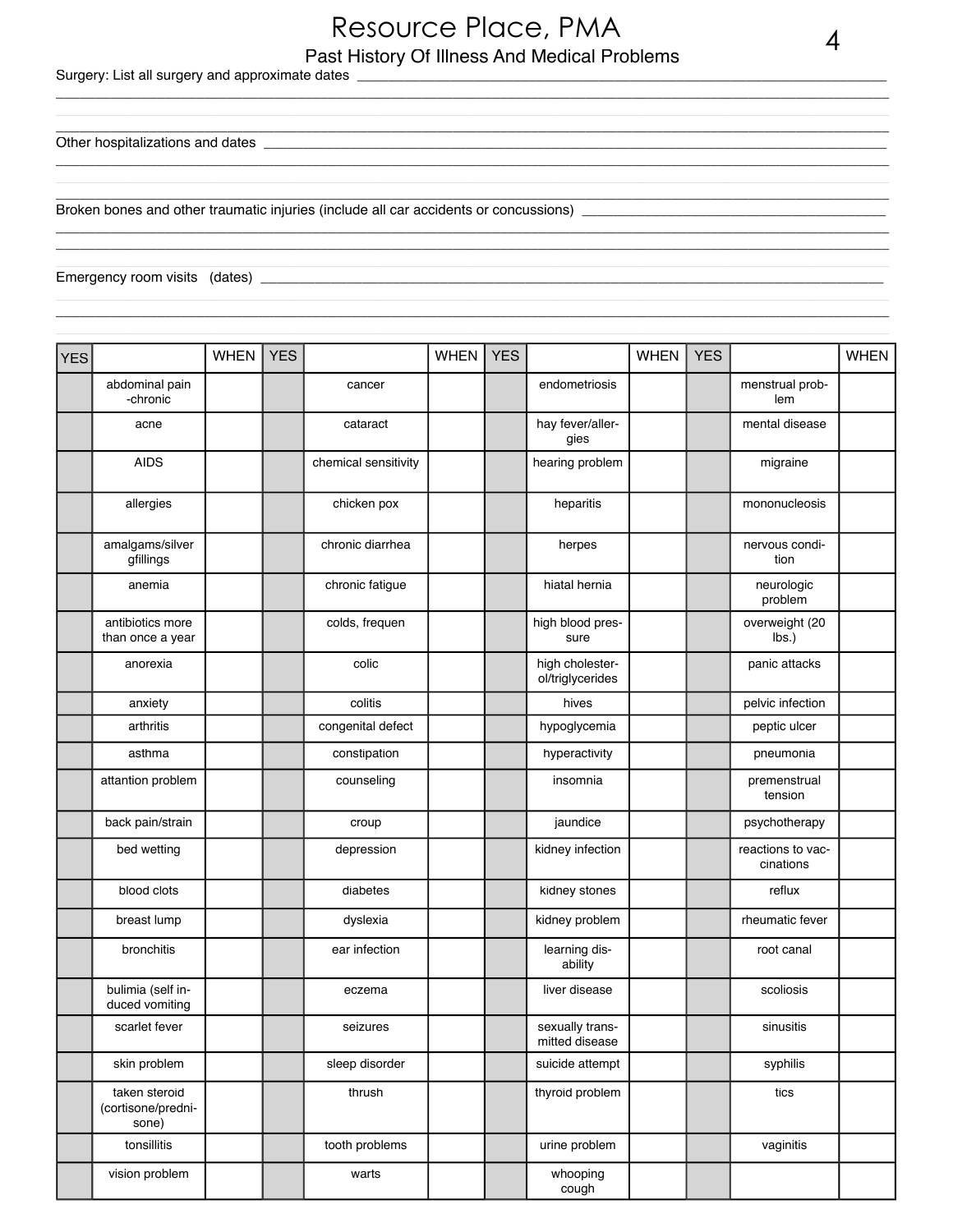#### **Signs And Symptoms Please check any sign and symptoms which your child demonstrates.**

| <b>YES</b> |                                   | <b>YES</b> |                               | <b>YES</b> |                               | <b>YES</b> |                                          | <b>YES</b> |                                                | <b>YES</b> |                                      |
|------------|-----------------------------------|------------|-------------------------------|------------|-------------------------------|------------|------------------------------------------|------------|------------------------------------------------|------------|--------------------------------------|
|            | excessive<br>fatigue              |            | chills                        |            | flushing (ex-<br>ternal ears) |            | leg cramps                               |            | anal itching                                   |            | low self-es-<br>teem                 |
|            | cold intoler-<br>ance             |            | headaches                     |            | sensitive to<br>sounds        |            | joint pain                               |            | frequent<br>urination                          |            | always fidget-<br>ing in seat        |
|            | heat intoler-<br>ance             |            | poor<br>memory                |            | ringing/buzz-<br>ing in ears  |            | joint swell-<br>ing                      |            | pain with<br>urination                         |            | difficulty fall-<br>ing asleep       |
|            | cold hands<br>and feet            |            | difficulty con-<br>centrating |            | nosebleeds                    |            | shortness<br>of breath w/<br>exertion    |            | foul odor to<br>urine                          |            | obsessive<br>compulsive<br>behaviors |
|            | flushing                          |            | clumsiness                    |            | nose itching                  |            | belching                                 |            | rocking                                        |            | bed-wetting                          |
|            | dizziness                         |            | numbness/<br>tingling         |            | excessive<br>sneezing         |            | food crav-<br>ings                       |            | mood<br>swings                                 |            | night waking                         |
|            | light-head-<br>edness             |            | twitching                     |            | snoaring                      |            | Pica (eating<br>non-food                 |            | head bang-<br>ing                              |            | nightmares/<br>terrors               |
|            | excessive<br>sweating             |            | blinking                      |            | sleep apnea                   |            | sensitive to<br>food texture             |            | self-mutila-<br>tion                           |            | difficulty<br>waking                 |
|            | easy bruis-<br>ing/bleeding       |            | eye pain                      |            | hoarsness                     |            | canker<br>sorss                          |            | nail biting                                    |            | cradle cap                           |
|            | change in<br>hair growth/<br>loss |            | excessive<br>tearing          |            | chronic nasal<br>congestion   |            | irregular<br>heartbeat/pal-<br>pitations |            | aggressive-<br>ness (hitting,<br>biting, etc.) |            | daytime wet-<br>ting/soiling         |
|            | change in<br>skin/nails           |            | eyes itching                  |            | frequent soar<br>throats      |            | nausea/<br>vomiting                      |            | rubbing<br>genitals                            |            | itchy skin                           |
|            | balance<br>problem                |            | dark circles<br>under eyes    |            | dry mouth                     |            | bloating of<br>abdomen                   |            | irritability/<br>tantrums                      |            | dry skin                             |
|            | weakness                          |            | visual com-<br>plaints        |            | grinding teeth                |            | bowel gas                                |            | fears/anxiet-<br>ies                           |            | other rashes                         |
|            | faintness                         |            | fevers                        |            | chest pain                    |            | diarrhea                                 |            | impulsive                                      |            | warts                                |
|            | restless-<br>ness                 |            | nightblind-<br>ness           |            | difficulty swal-<br>lowing    |            | constipation                             |            | breath hold-<br>ing                            |            | molluscum                            |
|            | swollen<br>glands                 |            | hearing<br>complaints         |            | chronic<br>cough              |            | abdominal<br>pain                        |            | sensitive to<br>crowds                         |            | sensitivity to<br>insect bites       |

| <b>YES</b> |                             | <b>FOR GIRLS</b> |                    |                               |           |  |  |  |
|------------|-----------------------------|------------------|--------------------|-------------------------------|-----------|--|--|--|
|            | nail problems               |                  | menses yet?        | <b>YES</b>                    | <b>NO</b> |  |  |  |
|            | frequent dia-<br>per rashes |                  | date of first      |                               |           |  |  |  |
|            |                             |                  | check any symptoms |                               |           |  |  |  |
|            |                             |                  |                    | irregular menses              |           |  |  |  |
|            |                             |                  |                    | cramps                        |           |  |  |  |
|            |                             |                  |                    | heavy bleeding                |           |  |  |  |
|            |                             |                  |                    | prolonged bleeding (>10 days) |           |  |  |  |
|            |                             |                  |                    | premenstrual irritability     |           |  |  |  |

# of school days missed this year due to illness: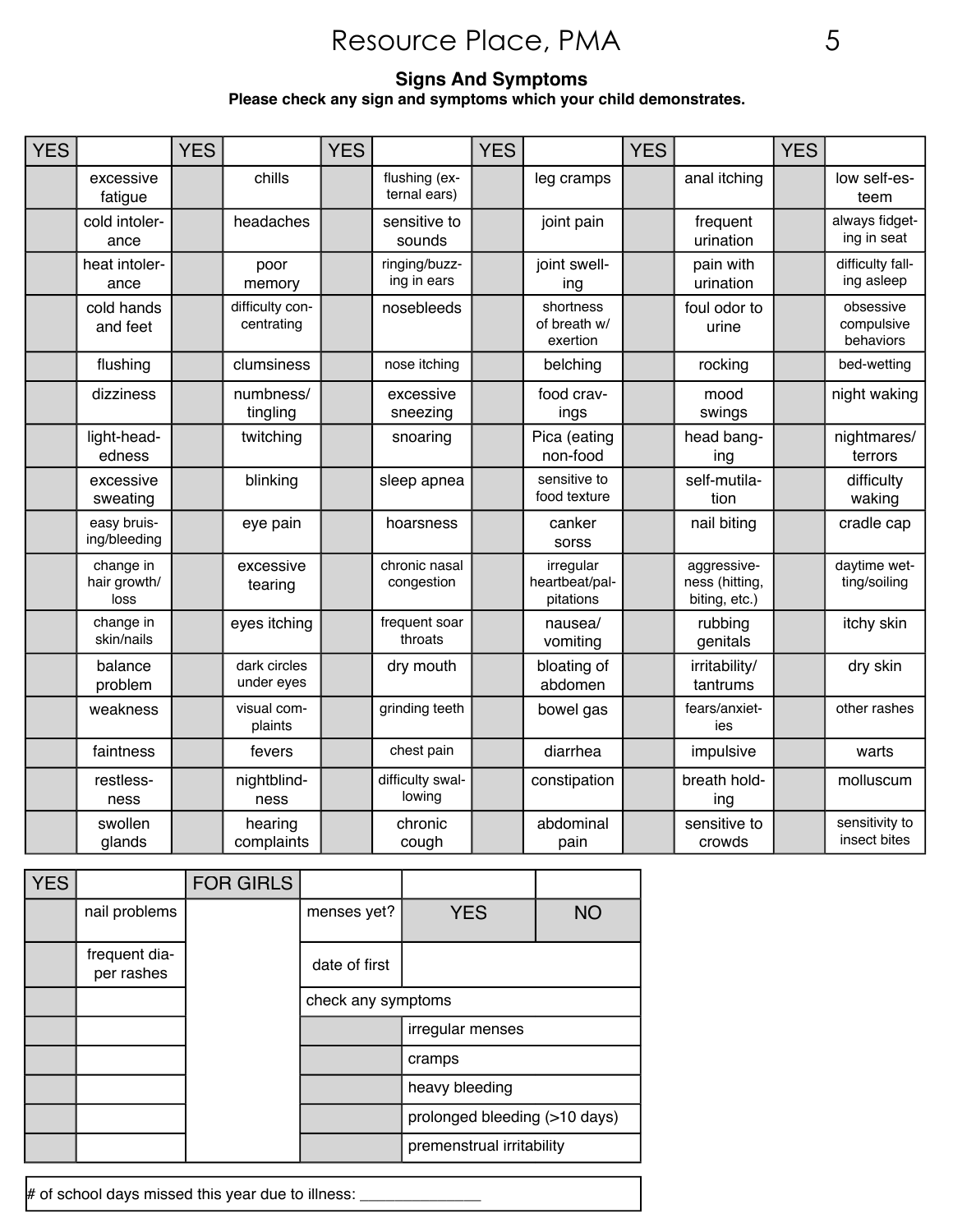#### **Medication Allergies**

| My child is allergic to these medications:                                                                                                                        |                            |
|-------------------------------------------------------------------------------------------------------------------------------------------------------------------|----------------------------|
|                                                                                                                                                                   |                            |
| Check if none                                                                                                                                                     |                            |
|                                                                                                                                                                   | <b>Current medications</b> |
| List all prescriptions and over-the-counter medications with dosages:                                                                                             |                            |
|                                                                                                                                                                   |                            |
| Vitamins, Herbs and Nutritional Supplements                                                                                                                       |                            |
| List all supplements with dosages.                                                                                                                                |                            |
|                                                                                                                                                                   |                            |
|                                                                                                                                                                   |                            |
|                                                                                                                                                                   | Vaccines                   |
| Please attach a copy of your child's immunization record.<br>Have there been adverse reactions to any vaccines? ______ Please describe: _                         |                            |
|                                                                                                                                                                   |                            |
| <b>Diagnostic Studies</b>                                                                                                                                         |                            |
| Has your child had any laboratory studies (blood, urine, stool tests, etc.),<br>x-rays or other studies done?____________ Please list and attach copy of results: |                            |
|                                                                                                                                                                   |                            |
|                                                                                                                                                                   |                            |
|                                                                                                                                                                   |                            |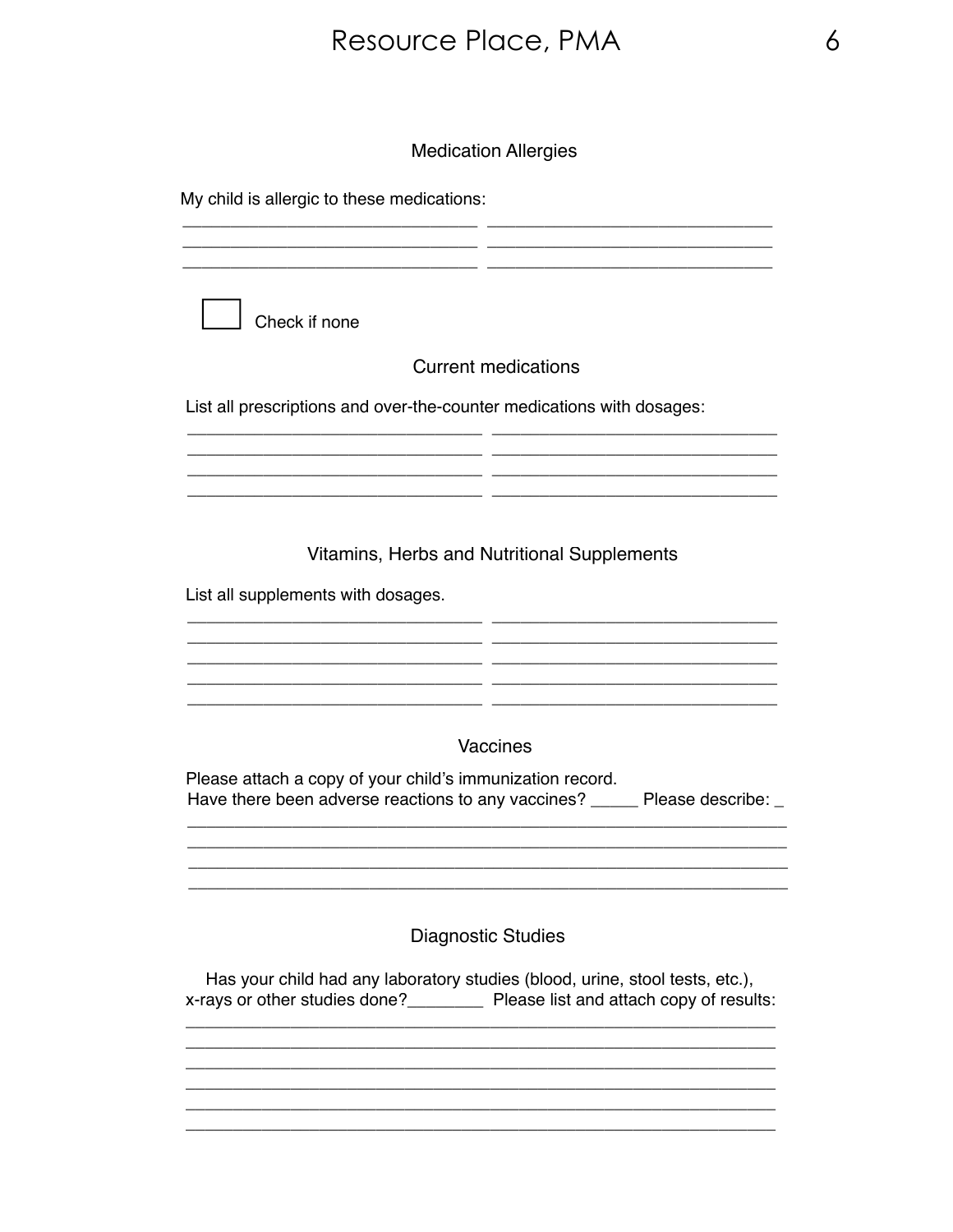Social History

|                                                      | Are any children in family adopted? __________ Pets in house? ________                                                                                                                        |
|------------------------------------------------------|-----------------------------------------------------------------------------------------------------------------------------------------------------------------------------------------------|
|                                                      | List the people who are most important in your child's life: ___________________<br>the control of the control of the control of the control of the control of the control of                 |
|                                                      | Recent changes, losses, births, deaths, divorce, remarriage or move?<br><u> 1989 - Johann Harry Harry Harry Harry Harry Harry Harry Harry Harry Harry Harry Harry Harry Harry Harry Harry</u> |
|                                                      |                                                                                                                                                                                               |
|                                                      | Is your child involved in any sports, music or other activities?                                                                                                                              |
|                                                      | What exercise does your child get on a regular basis? __________________________                                                                                                              |
|                                                      | Time spent watching TV ______ hours per week.<br>Time spent playing electronic games _____ hours per week.                                                                                    |
|                                                      | Our family spends time together regularly in these activities: _________________                                                                                                              |
|                                                      | Do you, your child, or any family members practice any relaxation/stress<br>management techniques? ______ If yes, Please describe: _________________                                          |
|                                                      | Developmental History                                                                                                                                                                         |
|                                                      |                                                                                                                                                                                               |
|                                                      | Please give age when skills were mastered.                                                                                                                                                    |
| Sitting up _____<br>Crawling _____<br>Walking ______ | Running _______ Ride two-wheeler _____<br>Pull to stand ________ Walk down steps ______<br>First words ____<br>Pedal ____<br>Sentences ___                                                    |
|                                                      |                                                                                                                                                                                               |
|                                                      |                                                                                                                                                                                               |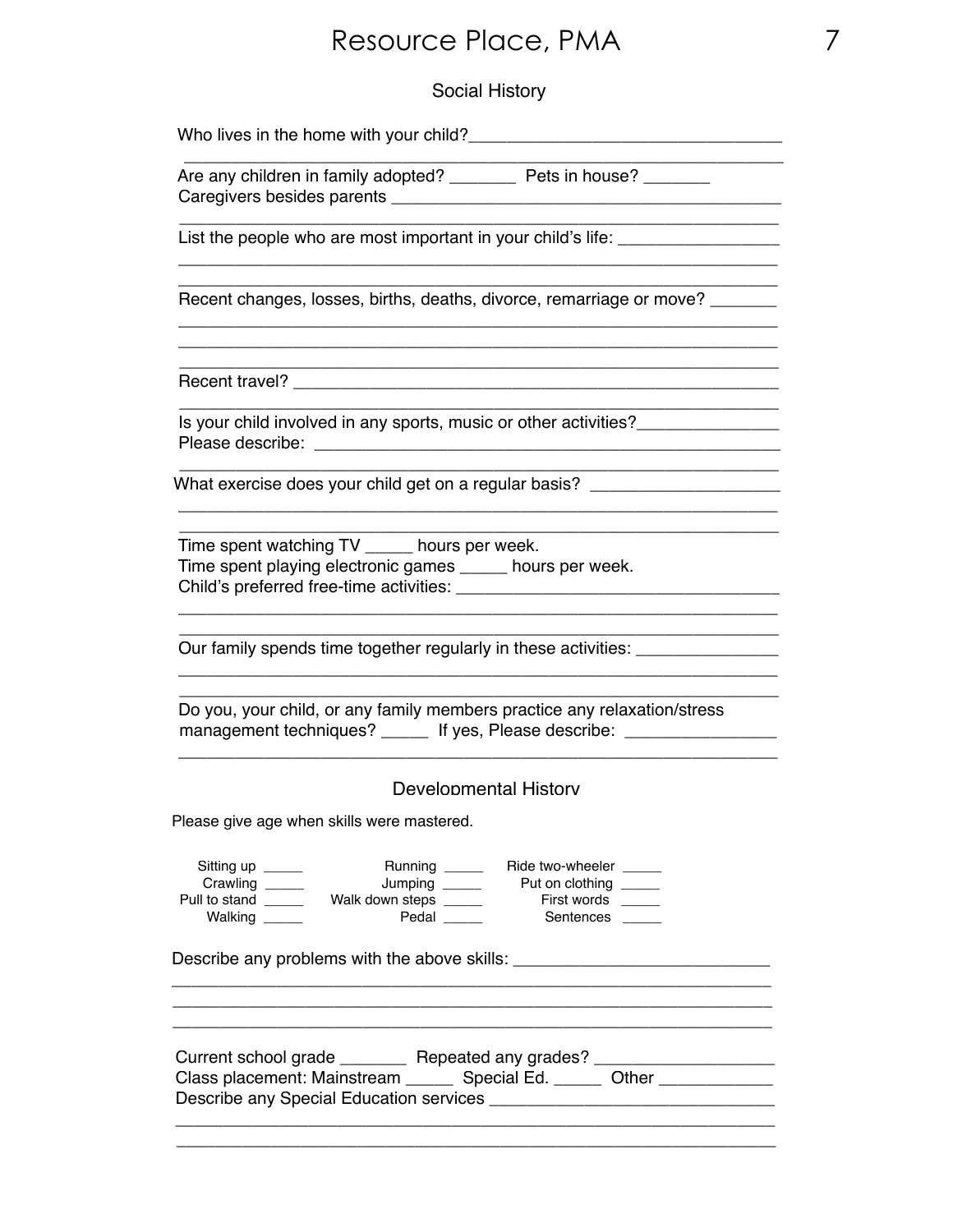#### Dietery / Nutritional History

| Breast-fed? Yes No |  | If yes, how long?     |  |
|--------------------|--|-----------------------|--|
| Bottle-fed? Yes No |  |                       |  |
| Brand(s) formula   |  |                       |  |
|                    |  |                       |  |
|                    |  |                       |  |
|                    |  |                       |  |
|                    |  |                       |  |
|                    |  |                       |  |
|                    |  |                       |  |
|                    |  |                       |  |
|                    |  |                       |  |
|                    |  |                       |  |
|                    |  |                       |  |
|                    |  |                       |  |
|                    |  | Food cravings? (list) |  |
|                    |  |                       |  |

Current Foods My Child Eats (place a check mark in appropriate column)

\_\_\_\_\_\_\_\_\_\_\_\_\_\_\_\_\_\_\_\_\_\_\_\_\_\_\_\_\_\_\_\_\_\_\_\_\_\_\_\_\_\_\_\_\_\_\_\_\_\_\_\_\_\_\_\_\_\_\_\_\_\_\_\_

| FOODS/BEV-<br><b>ERAGES</b> | <b>DAILY</b> | 3-5 TIMES/WEEK | 1-2 TIMES/WEEK | NEVER OR AL-<br><b>MOST NEVER</b> | <b>USED TO EAT</b> |
|-----------------------------|--------------|----------------|----------------|-----------------------------------|--------------------|
| fresh vegetables            |              |                |                |                                   |                    |
| fresh fruits                |              |                |                |                                   |                    |
| meats/poultry               |              |                |                |                                   |                    |
| fish                        |              |                |                |                                   |                    |
| whole grains                |              |                |                |                                   |                    |
| legumes                     |              |                |                |                                   |                    |
| bread-white                 |              |                |                |                                   |                    |
| bread-whole grain           |              |                |                |                                   |                    |
| pasta                       |              |                |                |                                   |                    |
| nuts and seeds              |              |                |                |                                   |                    |
| cookies/cakes               |              |                |                |                                   |                    |
| candy                       |              |                |                |                                   |                    |
| milk                        |              |                |                |                                   |                    |
| cheese                      |              |                |                |                                   |                    |
| yogurt                      |              |                |                |                                   |                    |
| ice cream                   |              |                |                |                                   |                    |
| salty foods                 |              |                |                |                                   |                    |
| chocolate                   |              |                |                |                                   |                    |
| caffeine(soda/tea)          |              |                |                |                                   |                    |
| soda                        |              |                |                |                                   |                    |
| soy products/milk           |              |                |                |                                   |                    |